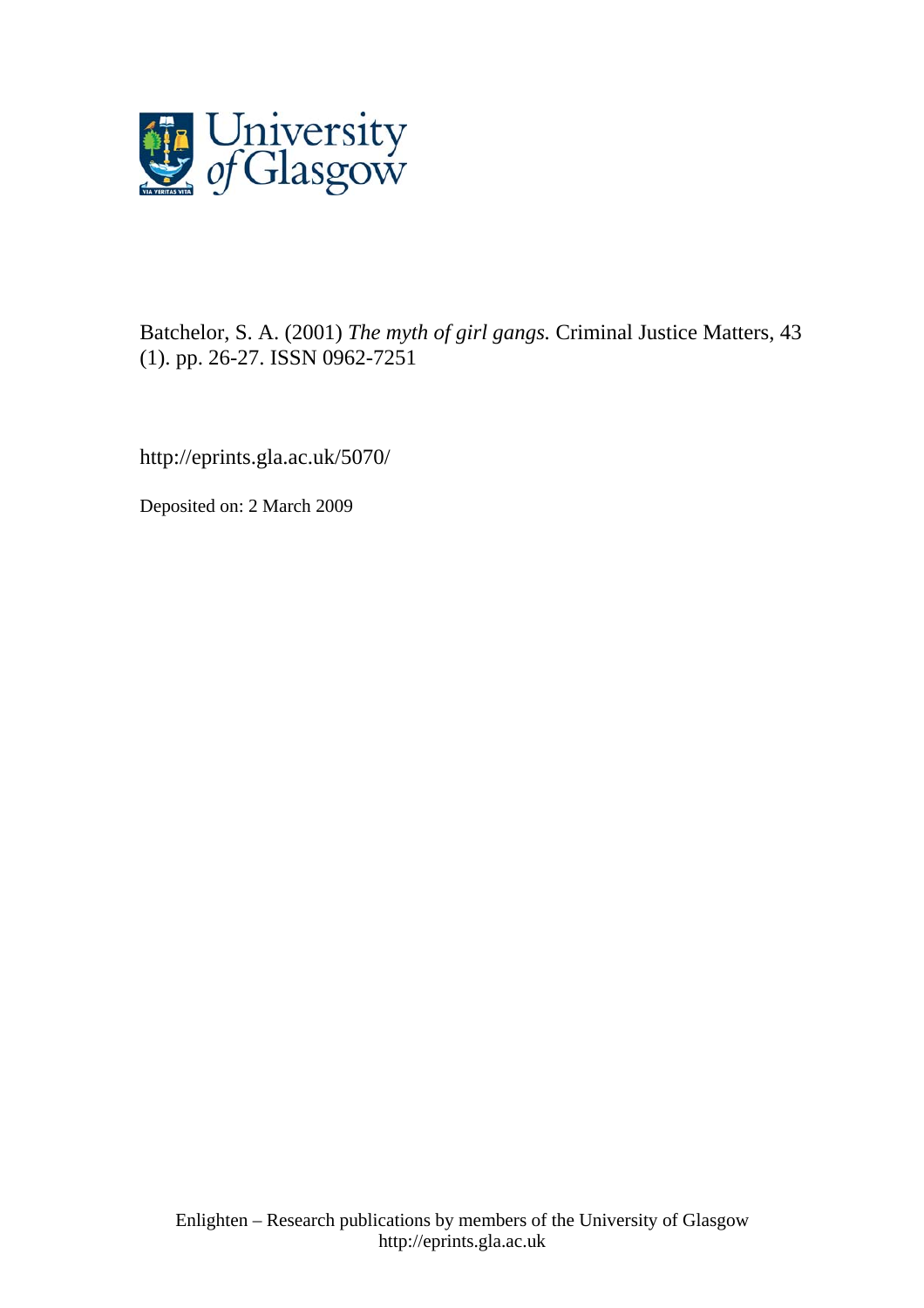## **The myth of girl gangs.**

Susan A. Batchelor

Headlines about 'girl gangs' roaming the streets and randomly attacking innocent victims have been a recurring feature of the pages of our newspapers. In such reports, 'girl violence' has been presented as becoming commonplace. Yet the everyday experience of girls presents a very different picture of the nature and extent of violence in girls' lives. Drawing on press coverage of a recent study of 'ordinary' girls' views and experiences of violence, this article will examine the main differences between media and real life images of girls and violence.

## **What the research said**

The girls and violence study was developed within the context of a perceived increase in violent and aggressive behaviour by girls, fuelled by considerable media attention. In spite of this attention, we knew very little about the nature and extent of violent behaviour by girls, or the impact of violence in their lives. There are several reasons for this lack of knowledge, but the main one is that violence is overwhelmingly committed by men. Violence by women is rare: in Scotland in 1998, only seven-anda-half per cent of those found guilty of non-sexual crimes of violence were female (412 women) (Scottish Executive, 1999).

The findings from the girls and violence study support the view that violence by girls is *not* a major social problem. We found little evidence to suggest that girls are using physical violence to any great extent, since only a very small proportion of girls (5%) reported being routinely physically violent towards others. Perhaps most notably, we did not find any evidence of the existence of girl gangs. Not one of the 800 teenage girls that took part in the research claimed to be in a girl gang (see), nor did they know of anyone else who was a member. (Most researchers believe that a 'gang' must have a name, identifiable 'colours', a formal authority structure, and, perhaps most importantly, endurance over time. See Campbell, 1995, for further discussion.)

What our research did find was that girls' ideas about 'what counts' as violence did not correspond with adult or legal views. A common understanding of violence is of an intentionally harmful, interpersonal physical act, such as punching or kicking. This was challenged by many of the girls that we spoke to, who maintained that verbal behaviours (such as name-calling, threats and intimidation) were often intended and experienced as potentially *more* hurtful and damaging than physical violence.

Girls also considered the context in which a particular act occurs as important. Physical fights between brothers and sisters within the home were not seen as 'violent' in the same way as fights taking place between other young people outside the home, no matter how serious. Such fighting (between siblings) was reported as a frequent occurrence, accounting for 59 per cent of the violence reported by girls.

Witnessing physical violence was another common experience. The vast majority of girls reported having witnessed some form of interpersonal physical violence at firsthand, and nearly two-thirds knew someone who had been hurt by physical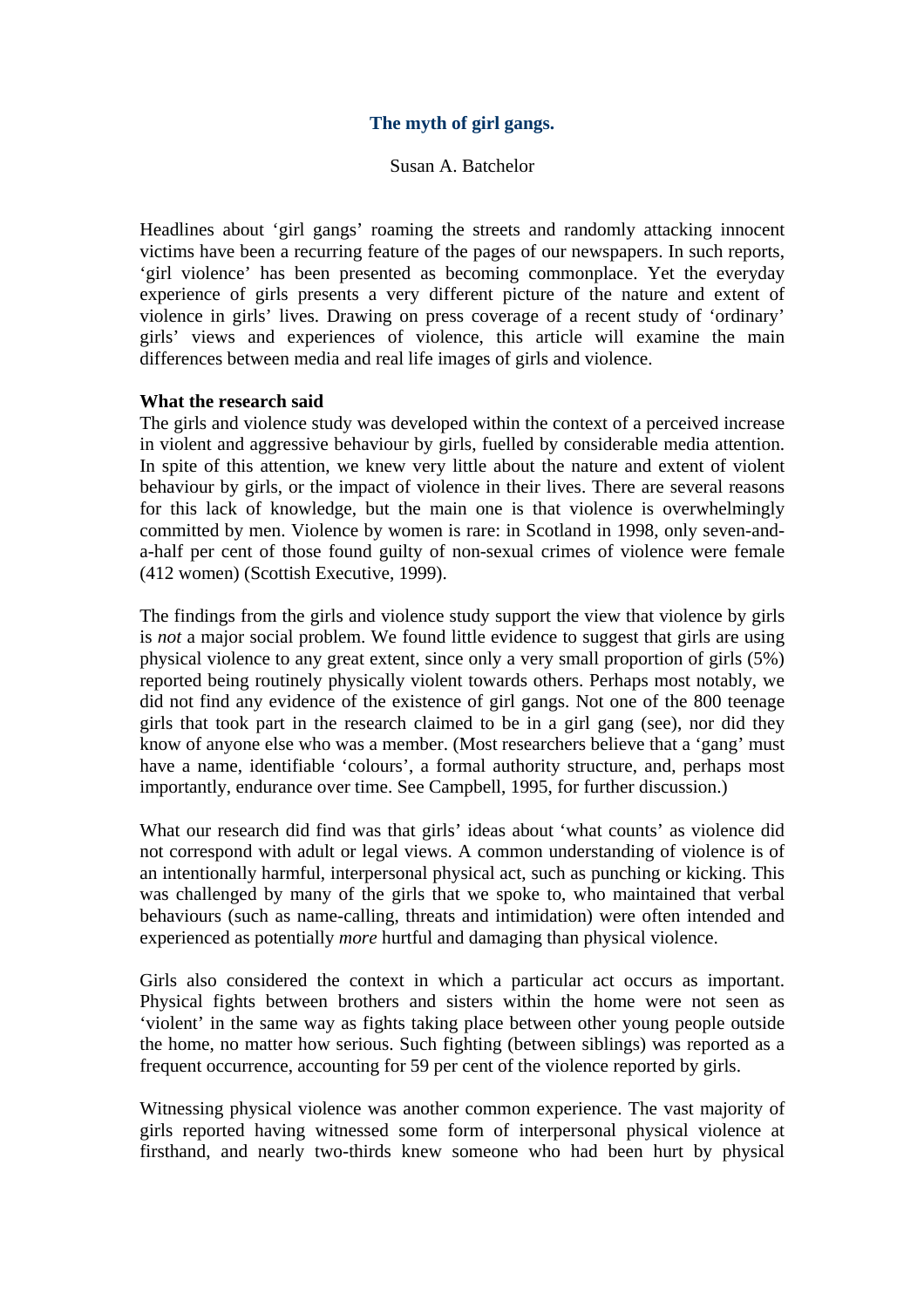violence. In the majority of cases such incidents involved young people from their local neighbourhood.

### **What the papers said**

Long before fieldwork began, the girls and violence study attracted an immense amount of media interest, and this continued throughout its duration. At times, we were fielding up to 25 media enquiries per week. Newsworthiness is the key to understanding the intensity of media coverage. British national newspapers have always looked towards crime, particularly violent crime, to generate a strong supply of 'good stories'. The problem is that much crime is mundane. Newspapers get round this problem by focusing on atypical and dramatic cases. 'Girl violence' is newsworthy because of the gender of the offender, not the crime she has committed. It epitomises everything that challenges the way in which 'nice girls' behave. This is in stark contrast to the presumed naturalness of men's aggression: nowhere is the violence of young men reported as 'boy violence'.

Press coverage consistently depicted the project as a study of violent developed in response to the 'problem' of violence by young women ('Concern at girls and violence - Study investigates female aggression', *The Herald*, 20/10/98). High profile cases were cited as evidence of a growing trend of girl thugs and these were spuriously linked to the research project ('Teen project looks at torture case', *Greenock Telegraph*, 4/5/98). Coverage of these cases typically consisted of a brief account of isolated incidents, with little or no detail or background information.

Following the launch of the findings, newspapers took a range of 'angles' on the key messages of the research. Some focused on girls' fear of sexual assault ('Girls live in fear of sexual attack', *The Herald*, 30/9/00), the impact of verbal abuse and fall outs between friends ('Girls fear losing their friends more than rape', *Sunday Herald*, 24/9/00), and girls' everyday experience of violence ('Violence is just a fact of life say teenage girls', *Daily Telegraph*, 7/10/00). It could be argued that these headlines broadly represent the key findings outlined above. However, a closer reading indicates an over-reliance on existing media templates (e.g. the threat of sexual violence and the escalation/normalisation of physical violence) and careless use of 'hard' quantitative data. For example, one report claimed that "four out of ten [girls] had been beaten up". Whilst our findings did report that 41 per cent of girls from the self-report survey had been the victim of physical violence, we were careful to explain that this meant they had been hit, kicked or punched by someone on at least one occasion. This finding has to be considered in light of the qualitative data, which suggests that the majority of such incidents occur between siblings in the home.

Newspaper reports also used horror stories and unusual case studies to illustrate the research findings. One newspaper claimed that "One girl she was too scared to leave the house for fear of being attacked. Another described how a girl gang member had held a knife to the throat of her best friend". Not only were these two incidents reported inaccurately (one girl told us she was afraid to leave the house for fear of being *sexually* attacked and another told us of a friend who had a knife held to *his* throat by another *young man*), they were atypical events and by no means represented the common experience of girls. This suggests a difficulty on the part of journalists,